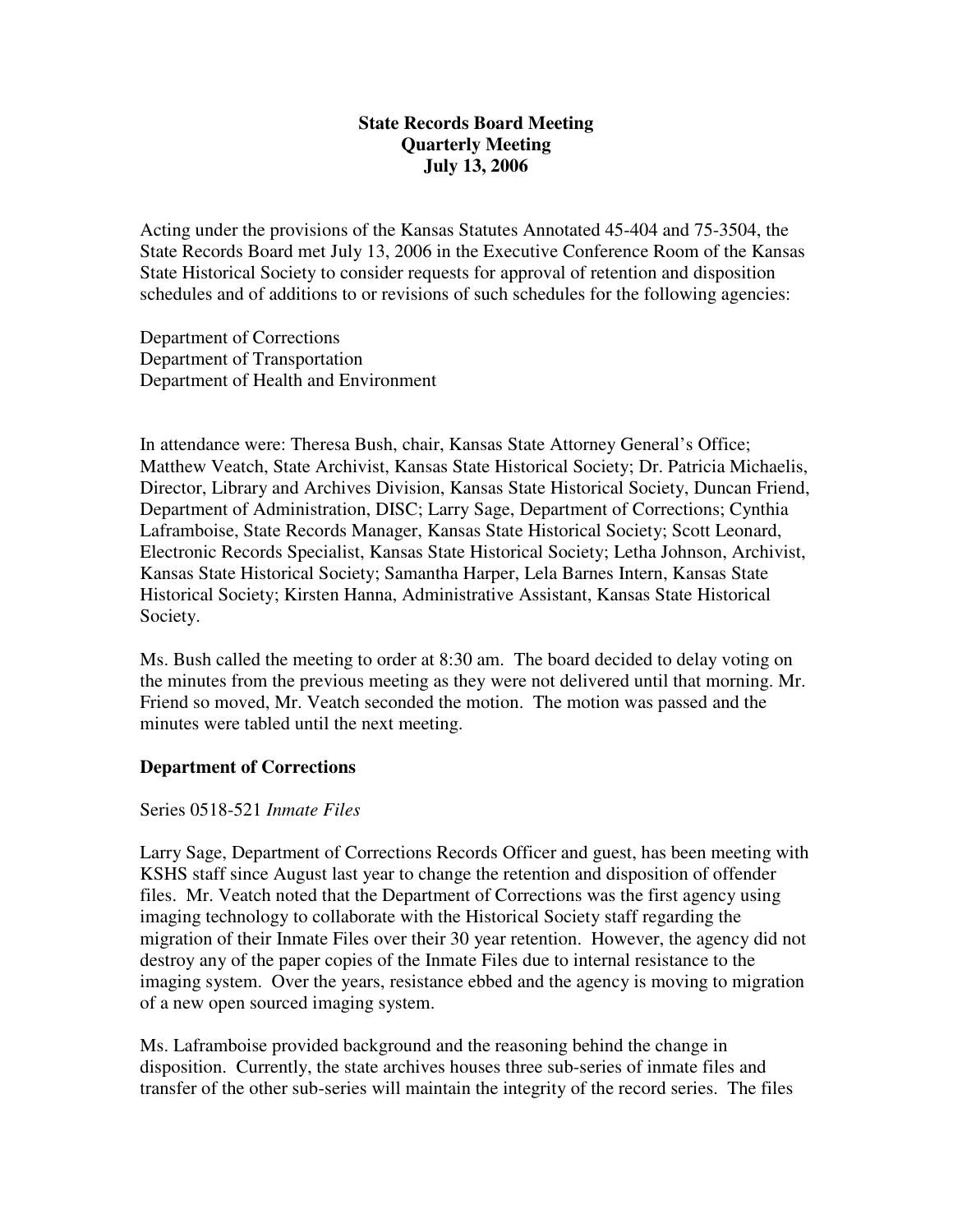will be purged before transfer to the archives and the list of those documents is attached to the schedule. Mention of the transfer list of documents was incorporated into the schedule entry to state "Transfer archival documents from attached list, which is hereby adopted as part of the schedule, to the archives." Ultimately, the archives will receive fifteen documents.

Mr. Veatch added that the schedule should reflect that the documents would be destroyed after scanning. Mr. Leonard said that *Section F System and Data Conversion and Migration* of the electronic recordkeeping plan stated that the agency would migrate all documents. Dr. Michaelis suggested changing *Section C Preservation Methodology* stating "All electronic versions of offender documents will be actively available permanently" rather than "for an indefinite time." She continued to say that if the schedule reflects permanently available and the Department of Corrections decides they do not want to retain them permanently, the agency could request a change. Mr. Sage thought that he could change the phrase to "actively available permanently." Dr. Michaelis said that it would make the state records board more comfortable by ensuring that the Department of Corrections will invest resources to maintain the records. Ms. Bush asked for a clarification in the comments field as the phrase "Retain the entire hard copy file for 3 years after discharged from parole" is confusing since some inmates serve their whole sentence. Mr. Sage responded that the comments field should say "retain for 3 years after expiration of sentence".

Mr. Veatch suggested revising the electronic recordkeeping plan to state that the Department of Corrections would keep the entire file permanently with two retention statements; one for legacy documents and one to reflect future documents generated by the department. The language in the plan would mirror the language in the approved series comments. For *Inmate Files Post FY2006*, retain entire electronic records file according to Electronic Recordkeeping Plan and remove the term "indefinite period" and replace it with "permanently" as per Dr. Michaelis' suggestion. Ms. Bush suggested if the Department of Correction intended to keep the records permanently and the State Records Board wanted the records retained permanently, then everyone would be in agreement if it were recorded in writing.

The comments field for *Inmate Files Pre FY2006* was changed to "Retain the entire hard copy file for 3 years after expiration of sentence, then purge according to the archive documents list. Transfer paper medical and mental health files to the records center and retain for 10 years, then destroy." The comments field for *Inmate Files Post FY2006* was changed to "Transfer archival documents from attached list, which is hereby adopted as part of the schedule, to the archives."

The board agreed that staff would return to the next meeting with the language reflecting the change in the electronic recordkeeping plan and retention schedule entry for *Inmate Files Post FY2006*.

The board agreed that the transfer of records could begin prior to the approval of the final language changes in the schedule.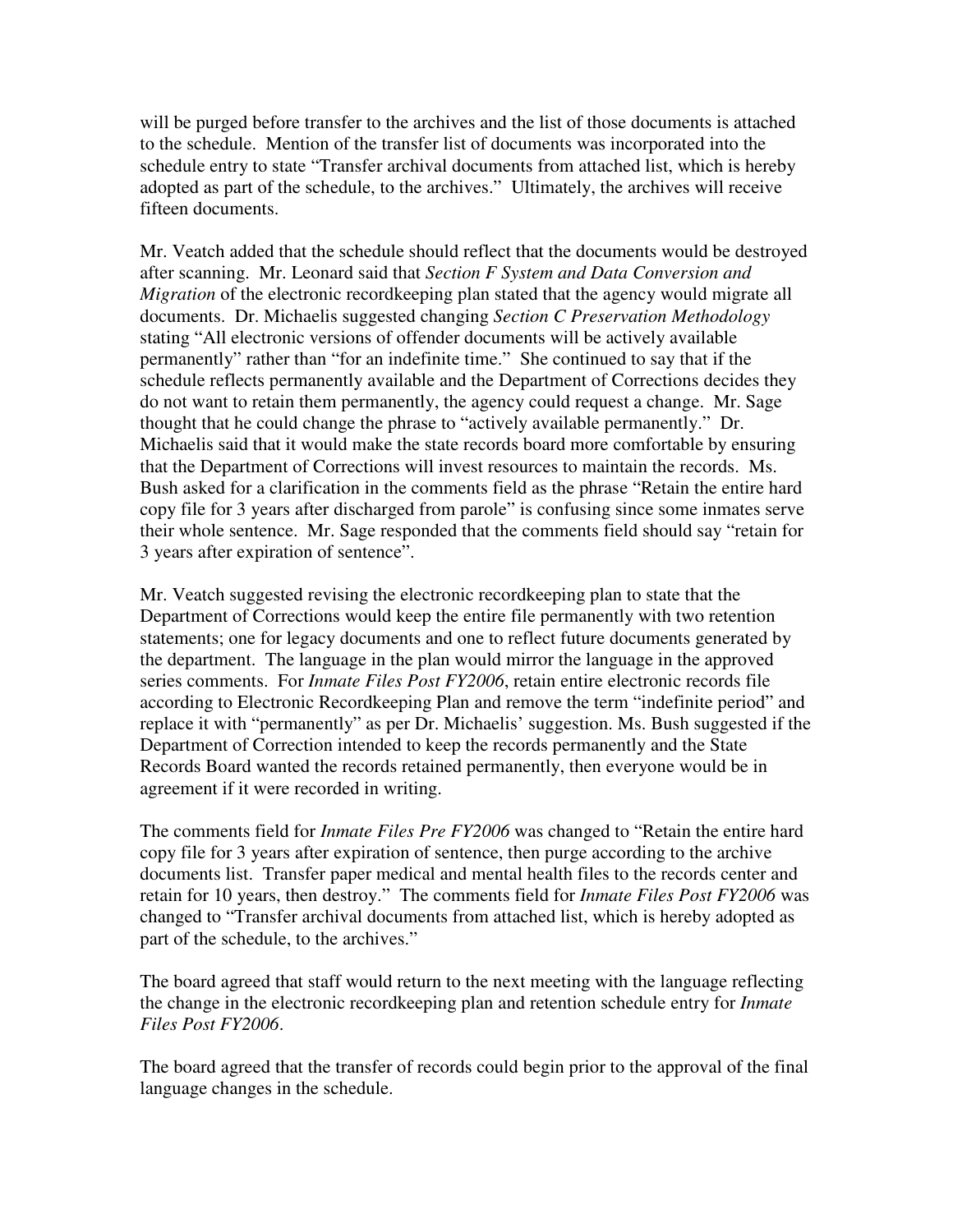Dr. Michaelis moved to approve the schedule with changes. Mr. Friend seconded the motion. The record series was approved with changes.

# *Correctional Officer Shift Log*

Dr. Michaelis moved to approve the series. Mr. Veatch seconded the motion. The series was approved without changes.

## **Kansas Department of Transportation**

Mr. Veatch discussed the long term scheduling project with the Department of Transportation. He participated in the agency's Executive Management meeting to discuss the need for a comprehensive agency retention and disposition schedule. The new records officer Marci Ferrill and her assistant Jesse Romo demonstrated the proposed timeline for the agency. Ms. Ferrill and Mr. Romo began to initiate training sessions for representatives from the individual bureaus. The Secretary's Office was chosen to be the first division to be scheduled to serve as an example for the other divisions and bureaus.

### *Agency Director's Files*

The comments were changed to read: "The work flow process includes paper copies, electronic copies and microfilm. Retain hard copy records 3 calendar years, then destroy. Retain electronic records until no longer useful, then destroy. Transfer original silver negative to the archives and retain an office use copy until no longer useful, then transfer to the archives. If microfilm does not meet archival standards, transfer hard copy to the archives."

# *Highway Files*

The comments were changed to read: "The work flow process includes paper copies, electronic copies and microfilm. Retain hard copy records 3 calendar years, then destroy. Retain electronic records until no longer useful, then destroy. Transfer original silver negative to the archives and retain an office use copy until no longer useful, then transfer to the archives. If microfilm does not meet archival standards, transfer hard copy to the archives."

### *Tracking Database*

The comments were changed to read: "Print out Summary Report and retain with correspondence. Delete electronic records when no longer useful."

Dr. Michaelis moved to approve the schedule as amended. Mr. Veatch seconded the motion. The schedule was approved as amended.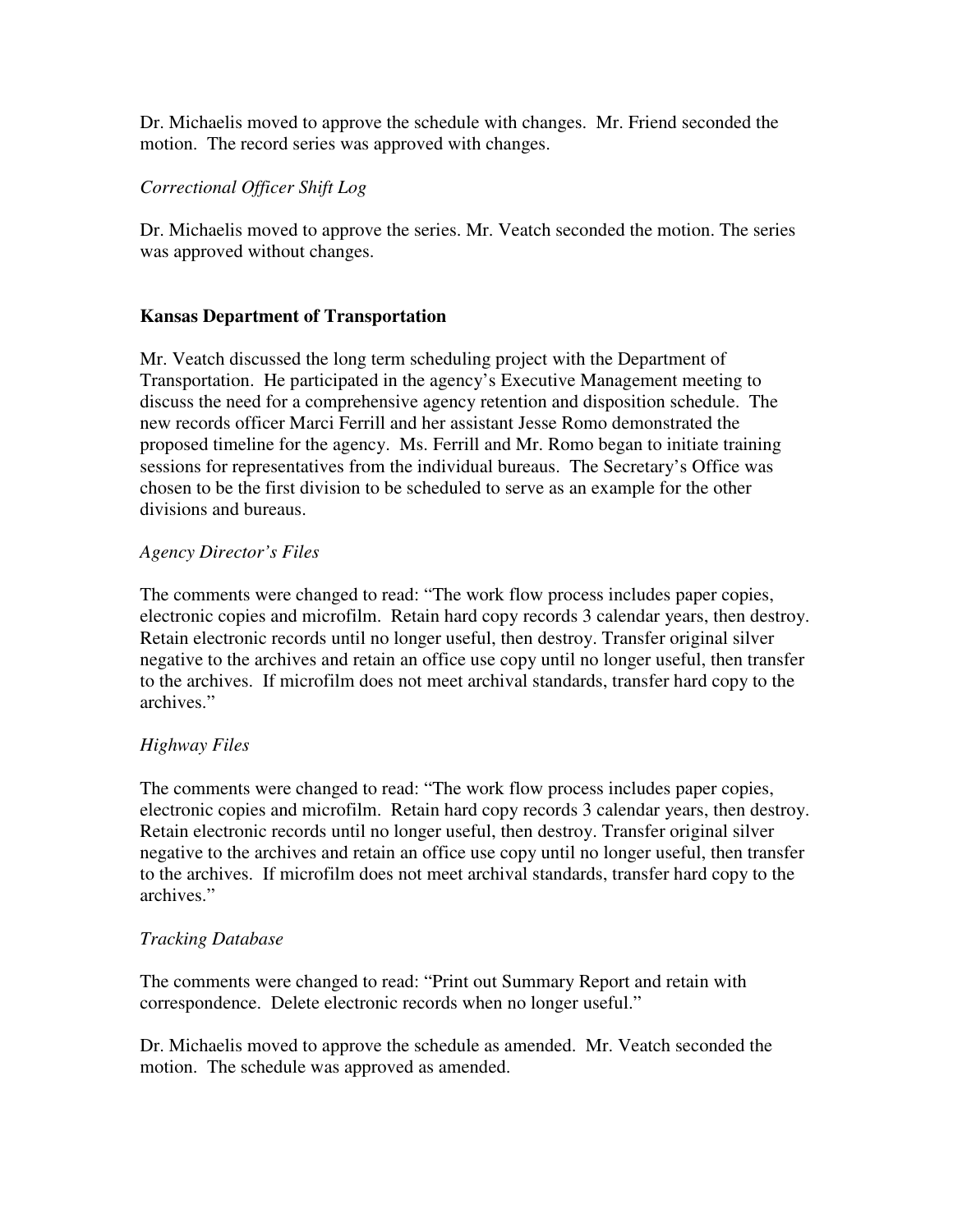## **Kansas Department of Health and Environment**

### *Radiochemistry Laboratory Wolf Creek Records*

Ms. Laframboise mentioned that the agency requested the disposition to be changed to destroy the Wolf Creek records. Mr. Veatch moved to approve the schedule. Mr. Friend seconded the motion. The schedule was approved.

#### **State Records Board Procedures**

The board then discussed the State Records Board Procedures draft. Ms. Laframboise asked the members if the title was acceptable and the board agreed to retain the previously approved title.

Item 1. Ms. Bush mentioned a correction in the first paragraph which should state "…as required by the Kansas Open Meeting Act" and not the Kansas Open Records Act.

Item 2, Ms. Bush agreed to determine if the State Archivist needed to submit a meeting notice to the Secretary of State's office for publication.

Item 3 had no changes.

Item 4 added a provision regarding cooperation with the Electronic Records Committee to review and endorse electronic recordkeeping plans.

Item 5 changed the word "exceed" to "alter" the requirements established by state and local government general schedules.

Items 6-8 had no changes.

Item 9 added a new provision for handling obsolete record series.

Item 10 was eliminated. The board determined that it was unnecessary to state the time of the meeting and any provisions for an afternoon session.

Item 11 changed the requirement that the Historical Society staff had one week to submit record retention and disposition schedules and disposal regulations to the Secretary of State's Office and the requesting agency to within one month after each meeting.

Mr. Veatch moved approval of the State Records Board Procedures as amended, Duncan Friend seconded and the board approved the new regulations.

The next meeting was scheduled for October 12, 2006 at 8:30 a.m.

The meeting was adjourned.